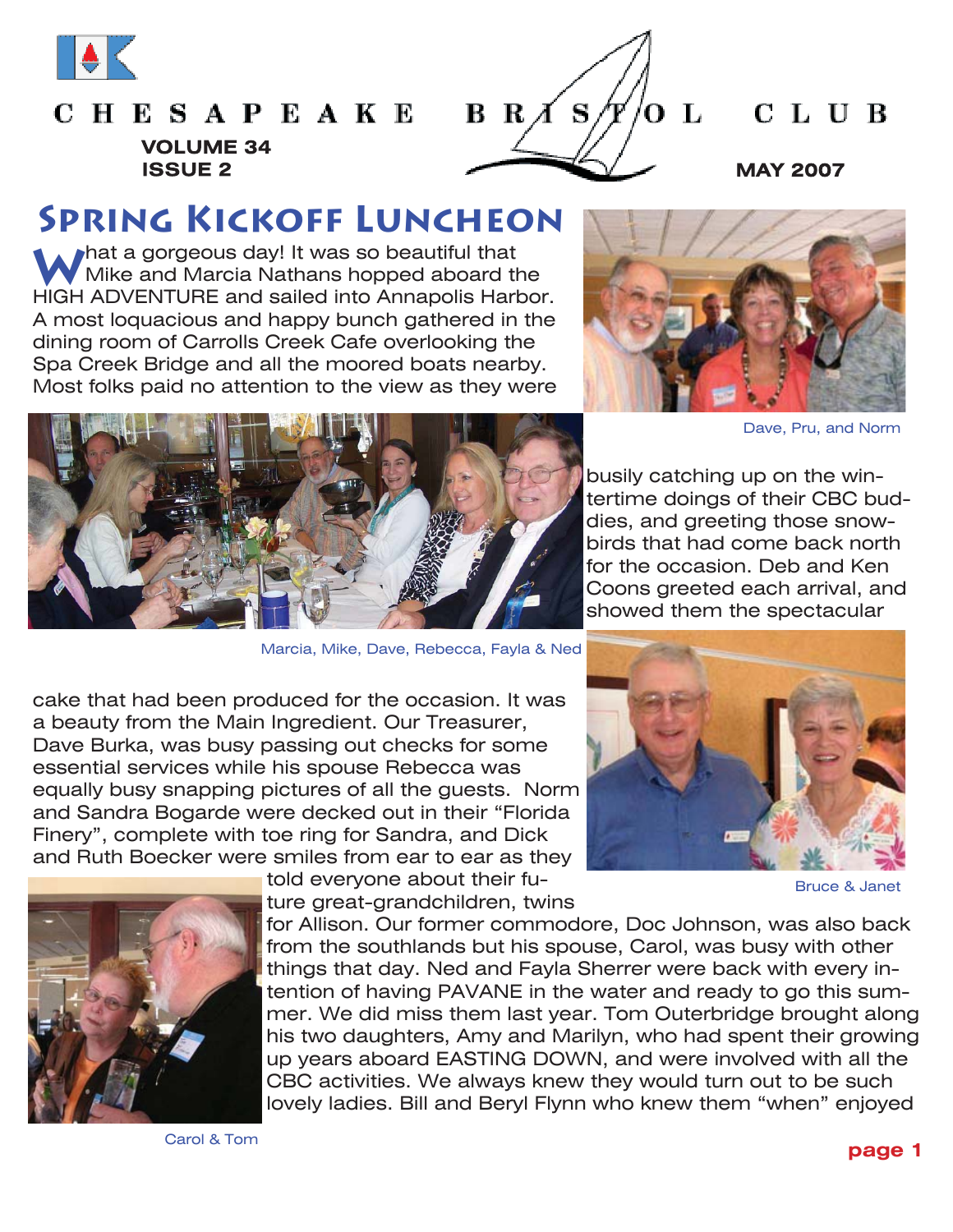catching up with them, Bill and Beryl were both very busy getting ready for concerts with their Bay Winds and other bands. Mickey and Scott Doran were enjoying the wonderful meal and Mickey joined with Peter Madden to shepherd us through our summer cruise. He took names to make certain he wouldn't be here all by himself! Not to worry.

**P**eter and Margaret Madden were signing up<br> **P** folks to take an educational cruise aboard the



Logan, Fayla, & Rebecca



Hunter, Sharon, Mickey, & Shirley

Shirley and Hunter Kennard were bearing the new directories for the 2007 season. Logan Hottle helped with the business of checking folks in, while Will prepared to lead our short business meeting.

Bruce and Janet George, Joel and Jeanne Gross, Tom and

Carol Finnin and Frank and Sharon Arsenault caught up with the winter activities of everyone in the happy cacophony in the dining room. Al and Helen Powell, it is rumored, are planning a move to the West Coast...but we hope that they and AVALON will be with us this summer. Tom Trump (minus "Mon Amour", Nancy) joined the hosts and Mike and Georgie Dunn for luncheon. The Dunns plan to be away this summer, cruising New England... we'll miss them too. Frank and Nancy McCabe drove up from Solomons, and



Paul & Marge

Sandra & Commodore Will. In the Pink!

sadly, missed happy hour, but ar-

rived in time for luncheon. Paul Kavanaugh reported that the Baltimore weekend planning had changed a bit as there was no hope of getting baseball seats for all. The Yankees had caused such a big demand that folks will just have to get their own seats. Pru Clendenning and Bob Clopp are really working on their new boat to be ready to sail as soon as possible. A new boat has lots of things to get used to, and they will have a ball with OUR TIME.

Our meeting concluded with the showing of a lovely<br> **O**National Geographic video about the voyages of

Captain John Smith in the Chesapeake, and the proposal for a water trail following his path along the Bay and it's tributaries. Ken and Deb handed out a great map of the voyages to each one as it was time to hurriedly leave Carrolls Creek. If we hadn't had a specific time to vacate, I think we would have been there for a much longer time just enjoying each other's company.

**M**any thanks to the Dunns who provided and set up the projection equipment for the video show, and to the Coons who did such a marvelous job of setting up and organizing the luncheon. It was a great party.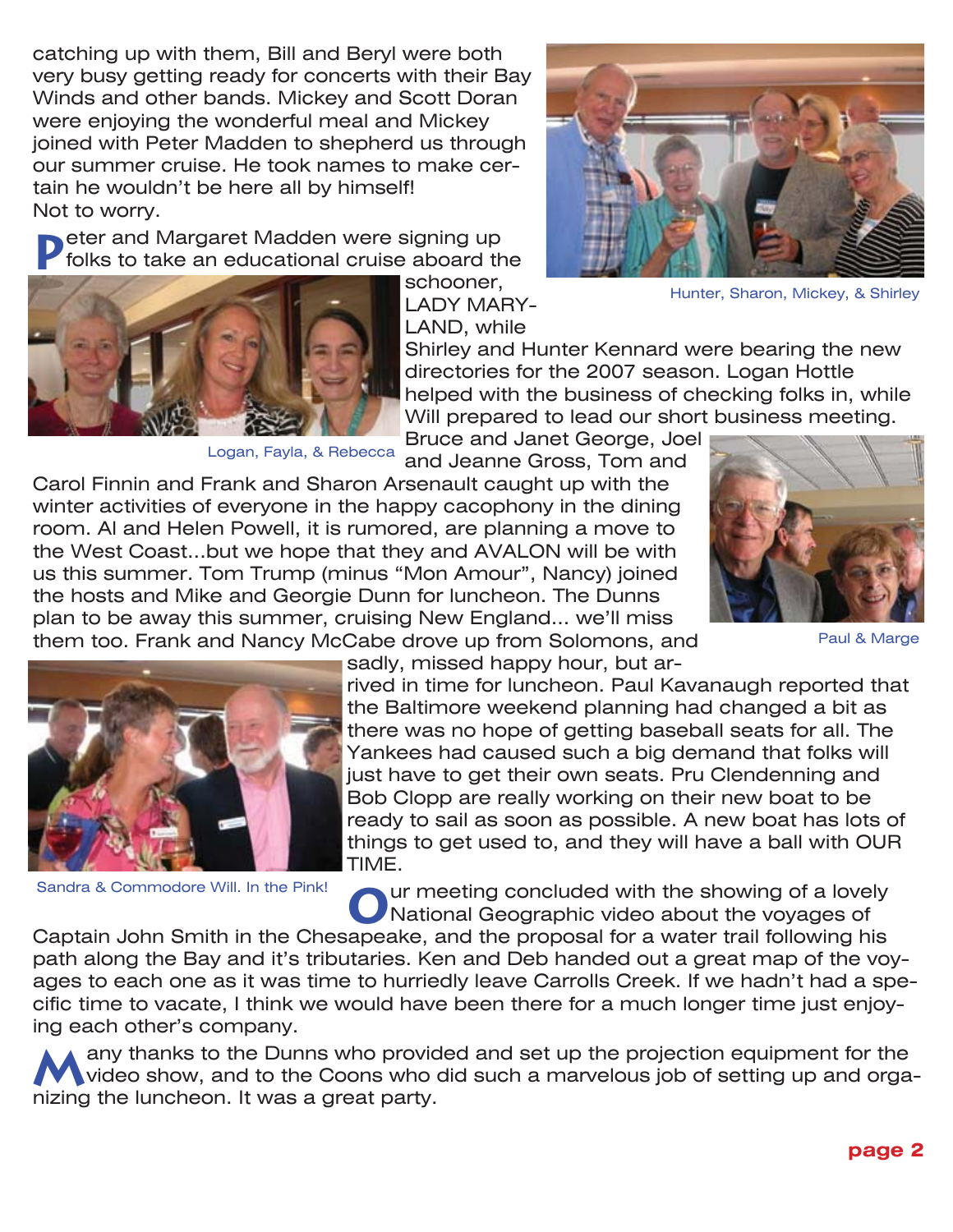### **It's time to be sailing!**

**Come join the fun! CBC Breakdown (oops!) Shakedown Cruise. Great food and great prizes!**

**Saturday and Sunday,** 

**May 12 -13, 2007**

hope you will bring an hors d'oeuvre that somehow relates to the name of your boat—the name itself or some of the letters in the name. Prizes for the tastiest goodie and for the most creative name will be awarded.

We

# **Little Round Bay off the Severn River. BYO Cocktails and Appetizers starting at 1600 aboard ACOMES.**



To get there: Head up the Severn River to Round Bay. (The river's two bridges have 60' and 80' clearance so everybody should be okay). On the west side of Round Bay look for St. Helena Island, a private island located right in the middle of Little Round Bay. You can anchor anywhere in Little Round Bay in reasonable protection, staying clear of the cable area to the west of St. Helena Island.

Ken and Deb Coons aboard Loligo will probably be tucked south of the cable area and will be looking for everyone from 1400 on. We'll be monitoring VHF 9—or call Ken's cell 443-370-9911.

### **See you there!**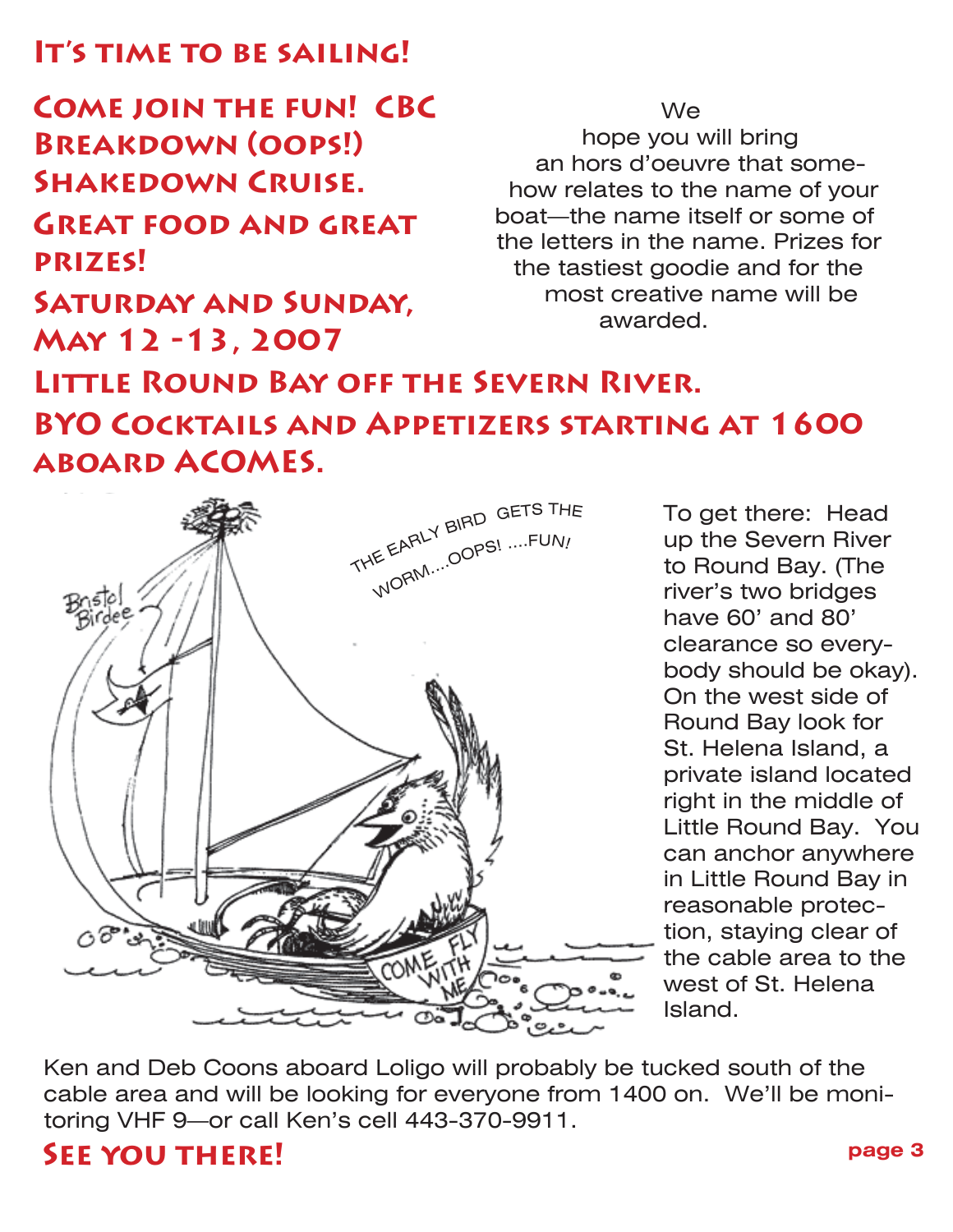### **2007 Memorial Day Weekend**

**Wye Island Events presented by the Chesapeake Bristol Club, the Eastport Yacht Club, and the Magothy River Sailing Club**

**By land or by sea come to Granary Creek off the Wye to the DNR Facility on Wye Island (N38.53.20 W76.08.36) for a great weekend.**

### **The cost for the entire weekend including use of the facilities and Sunday dinner is \$20 per adult and \$10 for children under 12. Please pay in cash.**

No dogs are allowed anywhere near the Lodge or grounds near the Lodge, but dogs can be walked at the North end of Granary Creek at the road. Please comply. If you don't, your misdemeanor could lead to the CBC being banned from use of this great facility.

# **Saturday May 26**

Award for the best dressed boat, judged by the Magothy River Sailing Association.

Rich Hughes, one of the judges from MRSA, will come around in the morning to deliver weekend schedules and sheets for Sunday dinner signups.

### **4:00pm: Lawn Games**

Horseshoes, Croquet, and Badminton will be available.

### **5:00-9:00pm: Bring-your-own Cookout**

Gas grills and picnic tables are available for your own cookouts next to the Lodge overlooking the creek.

### **Sunday, May 27**

### **9:30-11:00am: The wet and wacky dinghy races.**

The specific races are to be announced. CBC—we need more participants! These are lots of fun.

### **1:00-4:00pm; The cut-throat, competitive O-limpic Games**

There are four members per team, each team named for an island. Pick a name or select from a list when you sign up. Medals will be awarded to the first and second place teams.

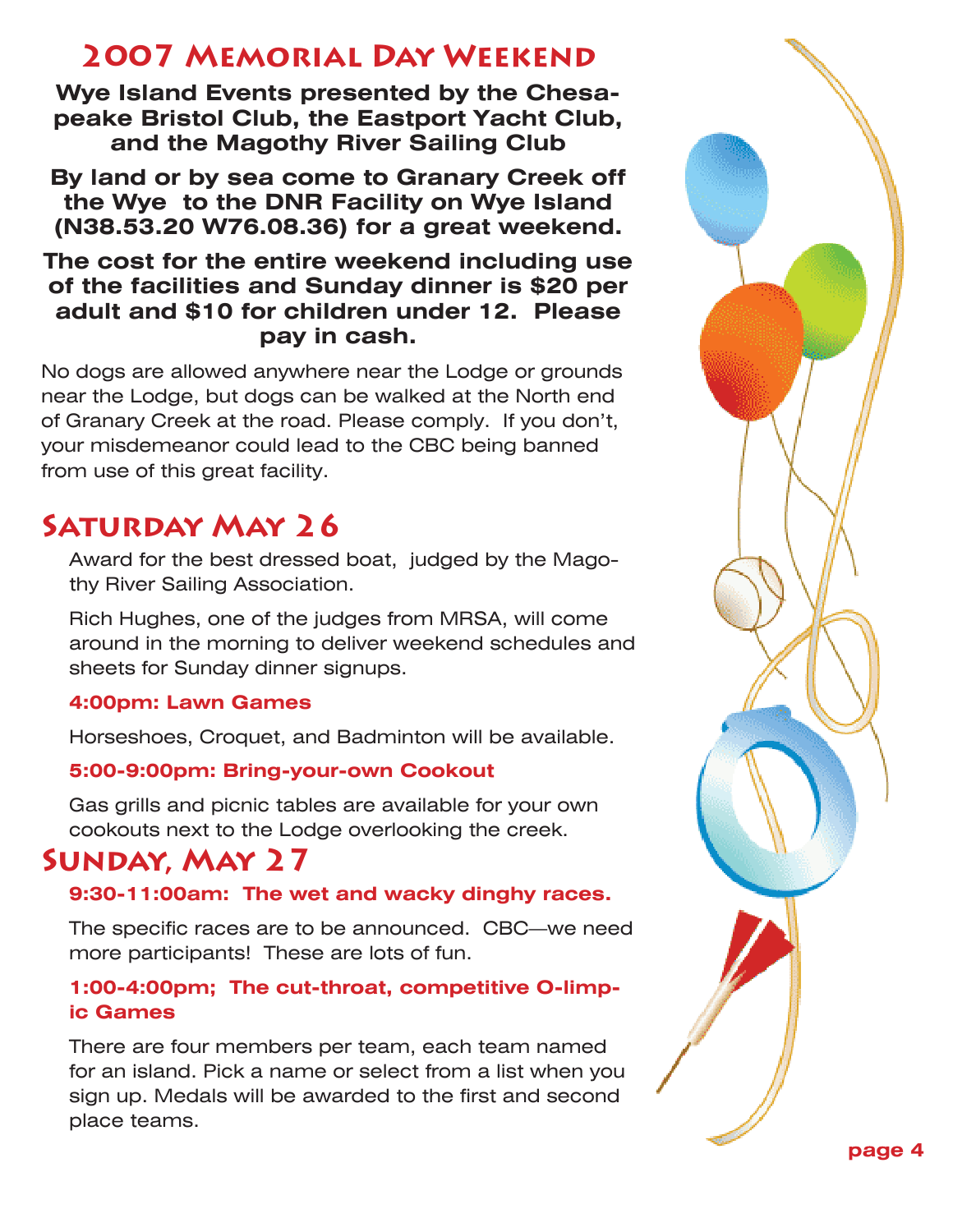During the games, bottled water and ice will be available. BYOB sodas or any other beverage you would like.

(CBC sets up and helps to take down the games. We also staff the first hour. Please volunteer to help.)

#### **4:00pm: Lawn Games**

Horseshoes, Croquet, and Badminton will be available.

#### **5:00-6:00pm: BYOB, Shoreside Happy Hour and Awards presentation.**

Bring the whole crew and don't be late!

#### **6:30-7:30: Barbecue Chicken, Beans, and Pot Luck Dinner**

Another great dinner presented by George's Barbecue. Bring your choice of your best hors d'oeuvres, veggies, side dishes, salads, or desserts to share.

Bottled water and ice will be provided. Remember, the fee of \$20 per adult and \$10 per child under 12 includes the dinner.

### **7:30pm: Entertainment**

Enjoy the return of the No Talent Players in a new Ham on Wye production written and directed by Jim McKnight.

#### **9:00pm Final clean up and pack up.**

Please help and it won't take long!

**Rooms are available near the pavillion for \$17/ person. Make reservations through Rob Greve at HYPER-LINK "mailto:robertgreve@mac.com" robertgreve@ mac.com and pay Rob Do not call DNR directly**

**Questions or to volunteer, e-mail Will Hottle at HYPERLINK "mailto:whottle@aol.com" whottle@ aol.com or call 410 956 1594.** 

## **Saturday, May 28**

**Start of the summer cruise:**

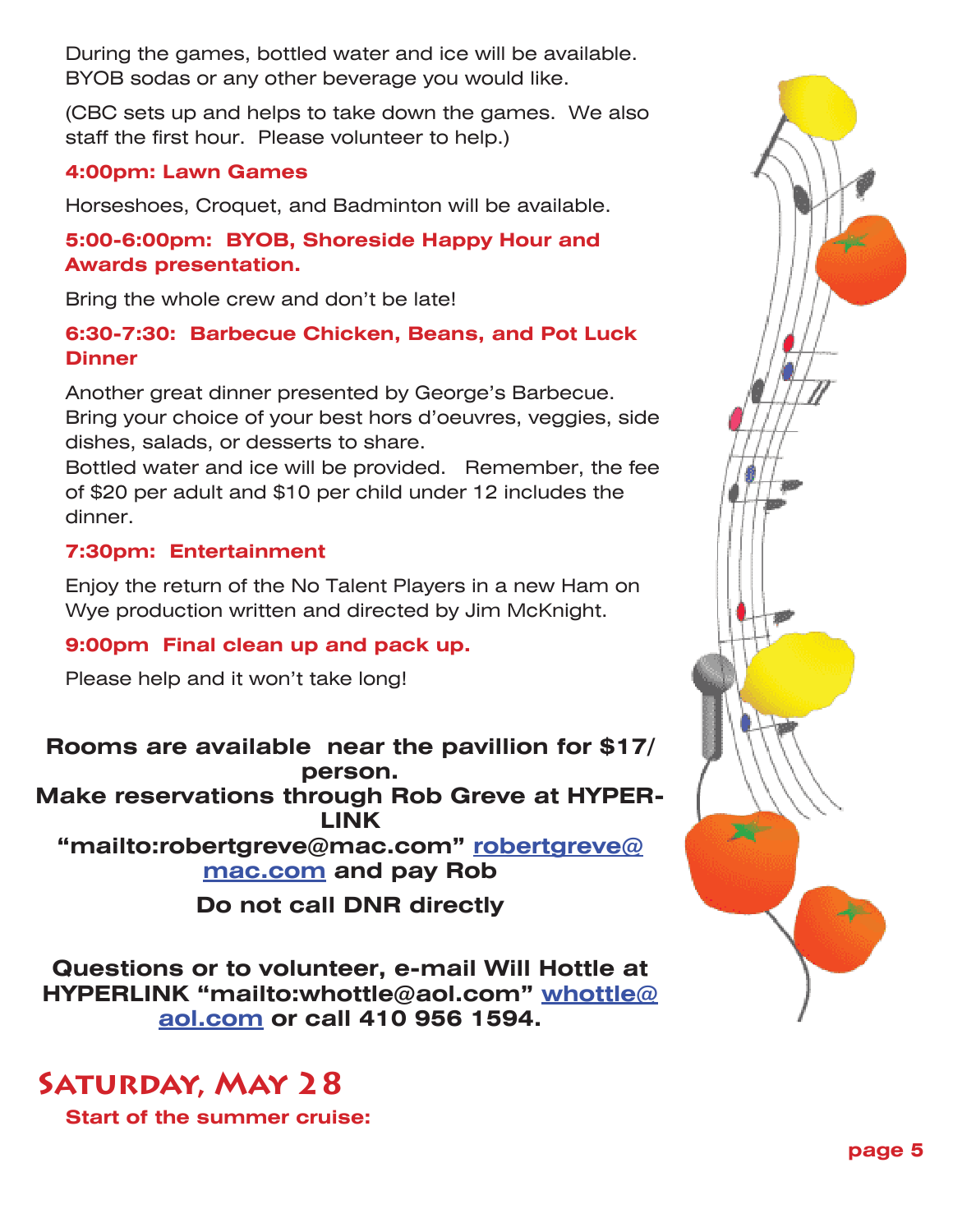